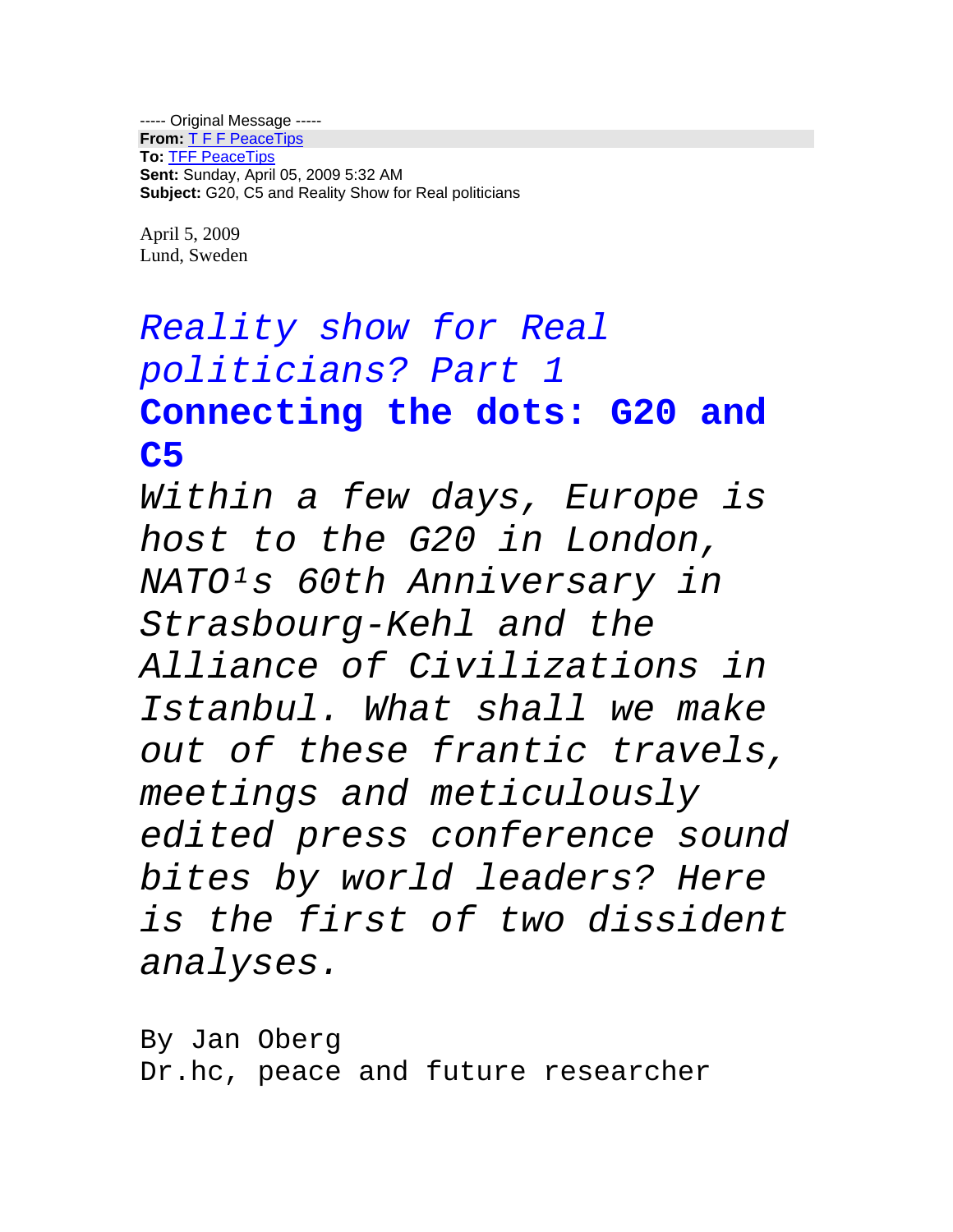```
Director of TFF, Transnational 
Foundation for Peace and Future 
Research
www.transnational.org
oberg@transnational.org
+46 46 14 59 09
```
### **C5 - Five huge crises coming together**

The world is facing five hugely complex crises simultaneously:

Economic (system breakdown). Environmental (global warming +). Cultural (intolerance, clash of religions, Western cultural dominance). Political (democratic deficits everywhere, lack of hope and political interest in media and among young). Security (drug-like, ever increasing military expenditures to satisfy the Military-Industrial-Media-Academic Complex, MIMAC yielding ever less human security).

Five crises coming together  $=$  C 5.

In this perspective, watching these leaders, Western ones in particular, deliver selfcongratulatory speeches and answers to journalists on the outcomes of the G20 http://www.g20.org and the NATO Summits http://www.nato.int/cps/en/SID-182DE7E1- BCBC898B/natolive/news 52845.htm is almost unbearable.

Apart from the reflective, eloquent rhetorical performance of President Obama, there is little change we can believe in to be seen and heard anywhere. It<sup>1</sup>s difficult to not notice:

- the fundamental absence of innovative, creative thinking, new theories and a holist understanding enabling the leaders themselves to see  $C_5$  as one cluster happening at the same time on our common globe;

- a consistent wish to give a comforting <sup>3</sup>we-are-in-charge<sup>2</sup> attitude to not worry citizens about how serious the  $C_5$  actually is;

- a style of meeting which in its elitist Chigh-level<sup>1</sup> luxury - opulent meeting palaces, exquisite means, posh hotel rooms, limousines,  $\alpha$  Esecurity<sup>1</sup> speaks volumes about the fact that they themselves do not intend to be role models on the road to a more just and balanced world.

It<sup>t</sup>'s hardly going to be better with the UN Alliance of Civilization Forum hosted by Turkey in Istanbul to open Sunday April 5. http://www.aocistanbul.org/default.en.mfa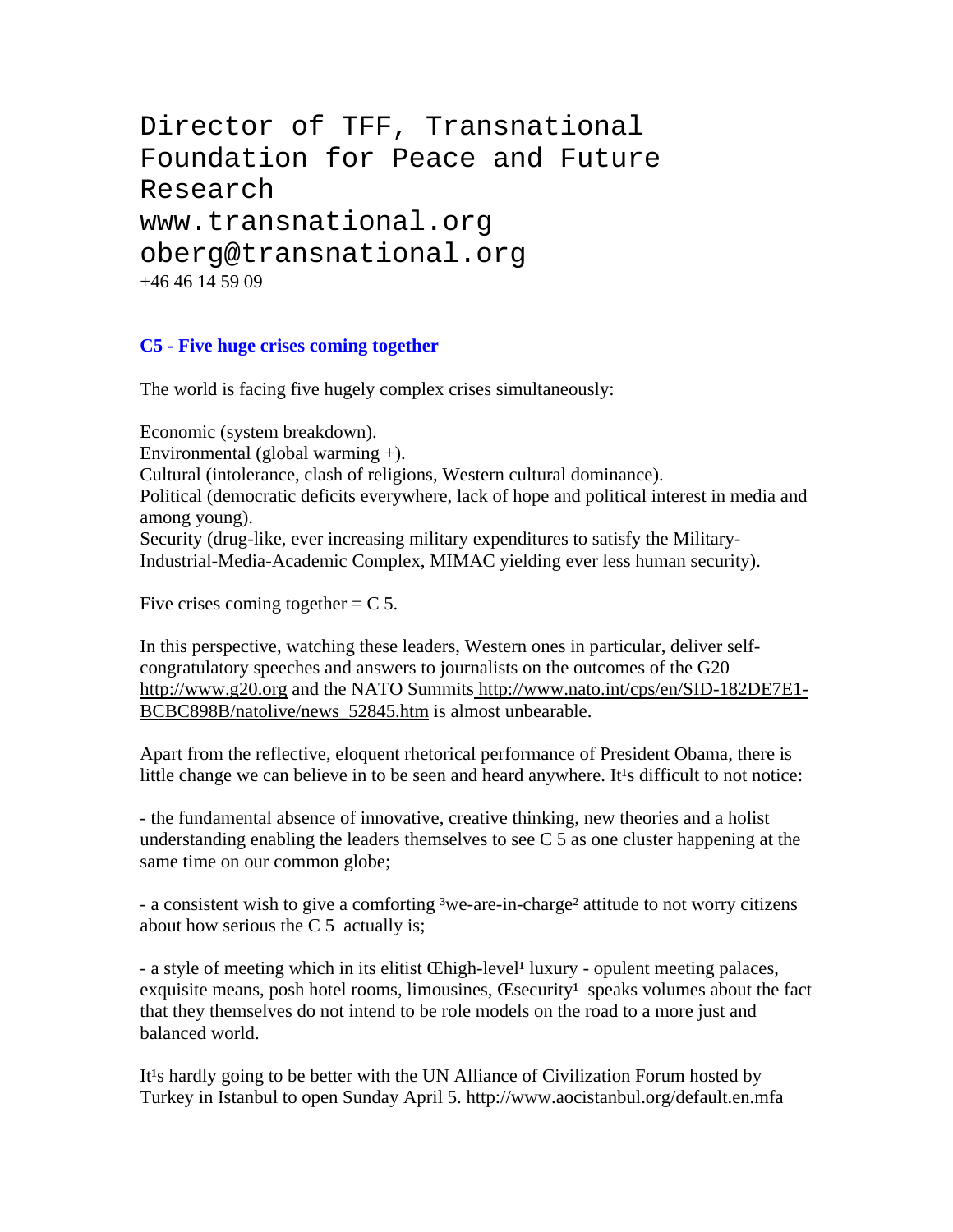It<sup>1</sup>s the same cluster of Chigh-level<sup>1</sup> people (implying that others are low- or lower-level) and they meet at the Ciragan Palace Kempinski Hotel where the hotel suites range from  $\alpha$ 950 to 5.000 a night.

#### **Don't ever mention militarization and war - a major common cause of the C 5**

In London the 19 countries decided various activities that <sup>3</sup>constitute an additional \$1.1 trillion programme of support to restore credit, growth and jobs in the world economy. Together with the measures we have each taken nationally, this constitutes a global plan for recovery on an unprecedented scale.<sup>2</sup>

Journalists of the leading mainstream media lie flat on their power-loyal - stomachs to tell that *that* is a huge sum. However, consider this: The world<sup>1</sup>s annual military expenditures in 2007 amounted to \$ 1340 billion and will likely in 2009 passing 1500 billion. The 2007 figure is, according to SIPRI, Stockholm International Peace Research Institute) no less than 45% more than the world spent in 1998 and it is growing, in real terms, 6 per cent per year!!

Do the same journalists ever tell you that *that* is a lot of money for weapons and war? Did one mainstream media report highlight for you that world leaders did not <sup>3</sup>pledge<sup>2</sup> as much to solving humanity<sup>1</sup>s economic crisis as they do planning how to kill each other<sup>1</sup>s people! Did any politician connect the economic crisis dot with the militarization dot?

Defence budgets are research- and capital-intensive and yield much less employment and civilian products than comparable civilian investments. By reducing military expenditures, we would not only free billions of dollars for civilian development all over the globe but also much more effective dollars in terms of solving the global economic crisis? Journalist didn<sup>1</sup>t connect those dots and thereby abdicated their critical, objective function. Or, you may say that they (un)consciously sided with power and the media that are owned by MIMAC and thus avoided risking their jobs.

#### **G20 incomprehensibles and incantations - and dots never connected**

Back to the G20 communique which then says:

³We are undertaking an unprecedented and concerted fiscal expansion, which will save or create millions of jobs which would otherwise have been destroyed, and that will, by the end of next year, amount to \$5 trillion, raise output by 4 per cent, and accelerate the transition to a green economy. We are committed to deliver the scale of sustained fiscal effort necessary to restore growth.²

How can jobs not yet created be *saved* from destruction? Just *how* did they arrive at \$ 5 trillion? Raise *which* output? What guarantees it will be a *green* economy and what do they imply by that?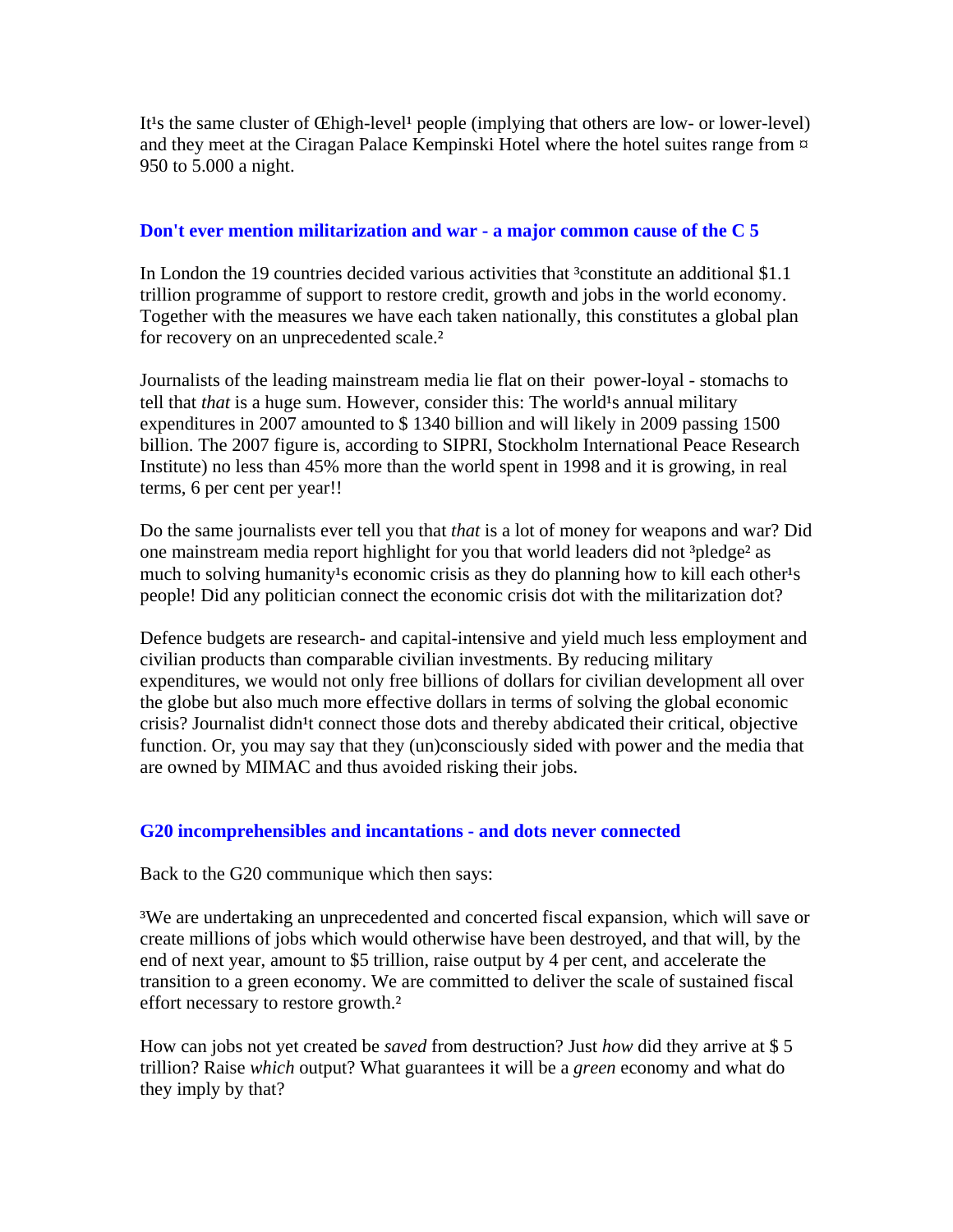Sorry for being so pedantic. But it reads more like a PR exercise that no one will be able to operationalize let alone check <sup>3</sup>at the end of next year<sup>2</sup>. Good question *could* have been asked at the press conference.

All the right words are in the communique: sustainability, market, prosperity is indivisible, human needs, and the needs of future generations tooŠcommitment, urgency, reach agreement, determination, pledge to do whatever is necessaryŠ

#### **The all-is-possible, conflict-free world where the rich won't have to make any concessions**

The communiqué makes it clear that the leaders wish to do *everything good* and that no two things they want to do will ever conflict with each other. This being so, the commitment to do something about another C 5 crisis, that of the environment, is mentioned as the last point. No wonder, because the leaders commit themselves repeatedly to things like <sup>3</sup>reinvigorating world trade and investment is [as] essential for restoring global growth.²

The underlying assumption, always unchallenged, is that we are going to produce ourselves out of the capitalist crisis, create more material economic growth and simultaneously stop global warming. How many times can world leaders state the same contradictions and never see other lines between the dots than their own flight connections to the next crisis meeting?

<sup>3</sup>World trade growth has underpinned rising prosperity for half a century,<sup>2</sup> they state. They also state that they believe that <sup>3</sup>prosperity is indivisible<sup>2</sup>. How come, then, that there is a need for such huge programs to alleviate poverty and despair? How do people actually have the guts in the midst of a crisis caused also by unbelievable greed among politicians, corporate managers and finance managers to state that <sup>3</sup>prosperity is indivisible<sup>2</sup>? Are they going to share their  $\approx 5.000$  Presidential Suites with the street kids of Burundi that I work with?

If all this was what they know should be done, how come they start out saying that <sup>3</sup>We face the greatest challenge to the world economy in modern times; a crisis which has deepened since we last met, which affects the lives of women, men, and children in every country, and which all countries must join together to resolve. A global crisis requires a global solution.²

They last met in November 2008. They made the same type of incantations and firm pledges and urgent measures then. And only about 5 months later, *the crisis has deepened even further*. Well, this time it is really going to be different and we will see a much better world soon. Because <sup>3</sup>a global crisis requires a global solution<sup>2</sup>?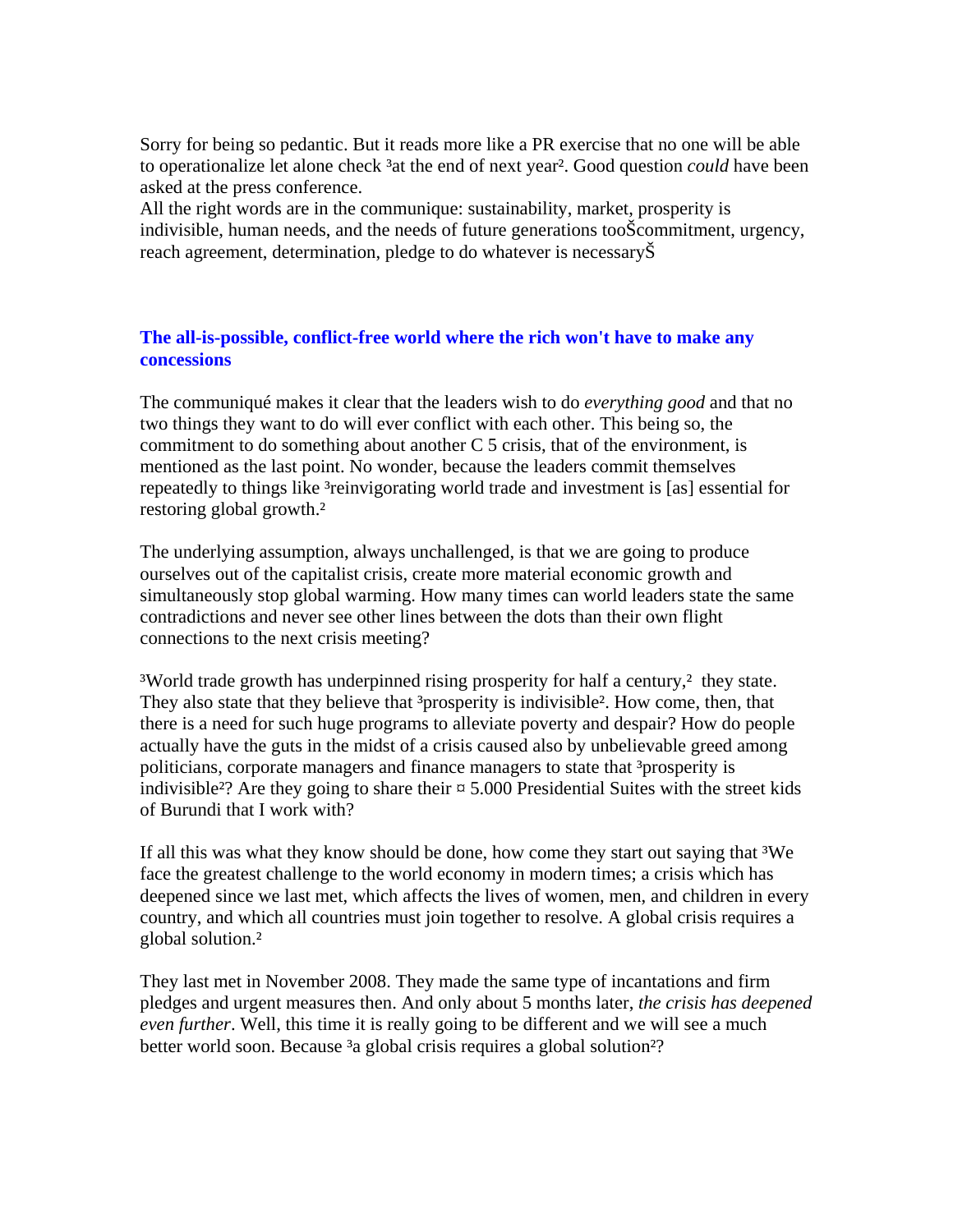#### **Intellectual poverty: To solve the crisis, let's have more of what caused it. Forget the environment!**

No, this crisis is one that has global consequences but has not been created globally; it is a systemic malfunctioning in the wealthiest economies that of the United States (among other things due to over-militarization, warfare and other squandering of resources financed by China) and the European Union.

Even if global in its consequences the crisis requires local action, real action, the synergy of which will change the global system. Lofty promises and low-level platitudes like  $3a$ global crisis requires a global solution² is well, revealing of the intellectual poverty of the combined brainpower of world leaders and their economic advisors.

So the G20 meeting promises to be singularly inefficient because of the way it deals with one of the five crises not a trace of serious analysis of root causes, diagnosis - and because it lacks every serious consideration of the other four.

Indeed, the most likely, visible result of the G20 and the NATO summits will be a deteriorating situation on the C 5 as a total.

#### **Media & Reality shows**

But did mainstream media read the text, analyze and raise critical questions about these shows? No, they applauded it all and focused on performance of the main actors and on Ms. Obama<sup>1</sup>s and Mme Bruni<sup>1</sup>s fashion-trendsetting dresses.

And why not, it<sup>1</sup>s after all a kind of *Chigh-level<sup>1</sup> reality show for Real politicians*. A reality show <sup>3</sup>portrays a modified and highly influenced form of reality, with participants put in exotic locations or abnormal situations, sometimes coached to act in certain ways by off-screen handlers, and with events on screen sometimes manipulated through editing and other post-production techniques.² (Wikipedia)

April 5, 2009

## *TFF - for peace with passion*